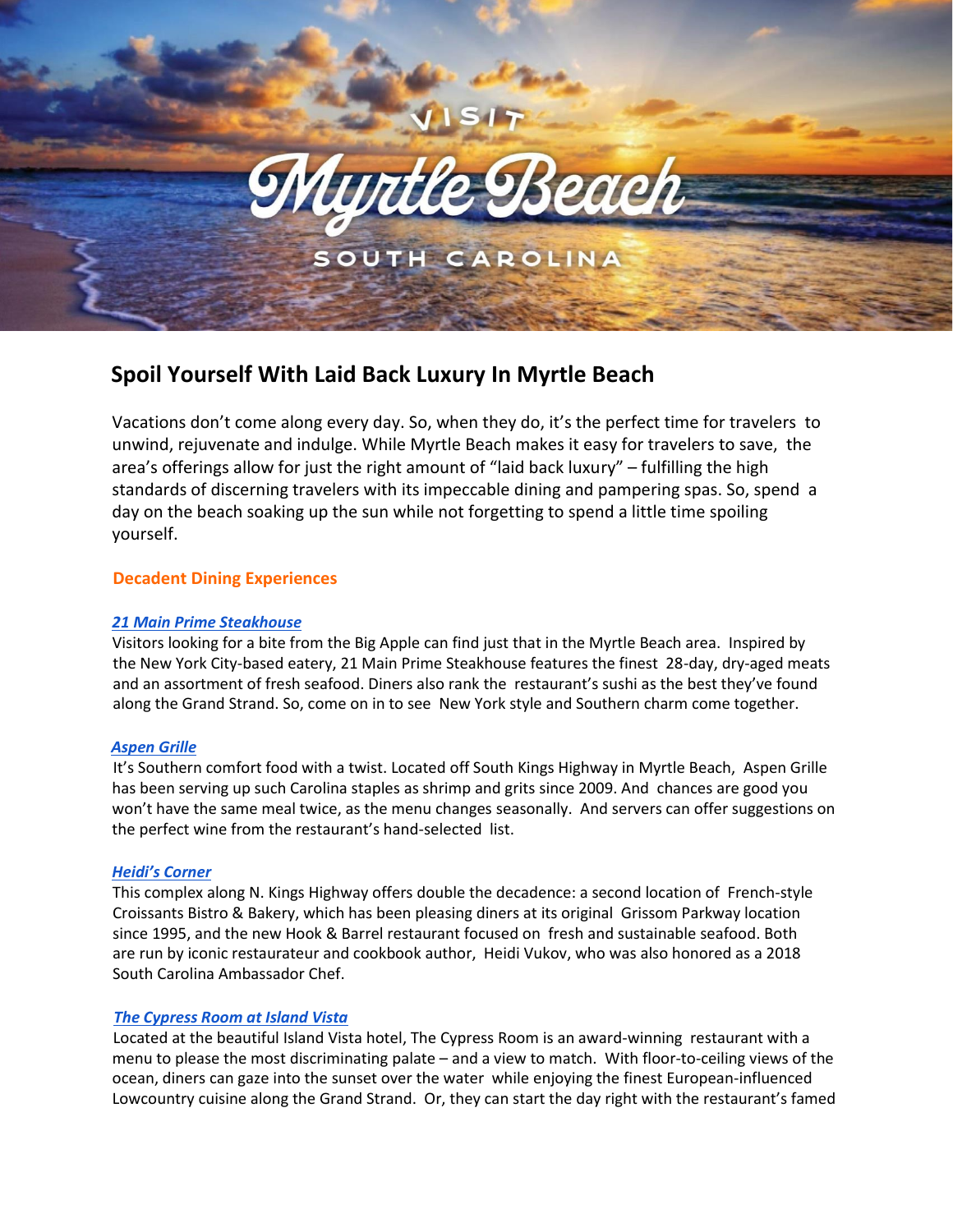Southern Breakfast. Either way, it's a dining experience not to be missed.

### *[Drunken Jack's](http://drunkenjacks.com/)*

Named for an unfortunate member of Blackbeard's crew who got left behind after a night of heavy drinking on an island off Murrells Inlet, Drunken Jack's restaurant is as legendary as the story of its namesake. Located along Murrells Inlet's famed Marsh Walk, this area favorite offers fresh seafood befitting an eatery operating in the "seafood capital of South Carolina." Those wanting a pleasant dining atmosphere can sit at the open-air deck overlooking Snug Harbor Marina. It will be a dining experience you won't soon forget … unlike the hungover band of pirates who forgot poor Jack!

### *[Rivertown Bistro](https://www.rivertownbistro.com/)*

Located in the Historic District of downtown Conway, Rivertown Bistro offers unmatched atmosphere and unequaled culinary fusions. The seasonal menu serves the best the local area has to offer, bringing culinary artistry to the heart of historic Conway.

### *[Sea Captain's House](https://www.seacaptains.com/)*

For four years in a row, Southern Living magazine named the Sea Captain's House the Best Seafood Restaurant. Come and see why it is a Myrtle Beach favorite for both locals and visitors alike. Situated on the oceanfront, this local gem has been cooking up quality seafood dishes for more than 50 years. Bring your family out and become extended members of the Sea Captain's House family.

### *[Waterscapes at the Marina Inn at Grande Dunes](http://www.marinainnatgrandedunes.com/din_waterscapes.html)*

There's a selection of fresh seafood unique to only this area that can be found at Waterscapes at the Marina Inn at Grande Dunes. Their catches include McClellanville Clams and Rose Snapper, along with other favorites like cornmeal fried oysters. The restaurant's ambiance is whatever the diner desires, be it elegant yet casual while sitting indoors, or enjoying views of the poolscape and marina on the outdoor terrace.

#### *[Wicked Tuna in Murrells Inlet](https://www.thewickedtuna.com/)*

Directly on Murrells Inlet's celebrated Marshwalk, stop in to enjoy a unique culinary experience at Wicked Tuna. Their obsession with fresh fish, prime beef and bold flavors shines through their signature cuisine. The sushi chefs prepare plates of delicately sliced fresh sashimi and artful sushi rolls. Pair your dish with a selection from the exclusive wine and sake list. Stop in for an amazing atmosphere with a few of the Inlet right from your table.

## **Spa Indulgences**

## *[The Awakening Spa at Anderson Ocean Club](https://www.andersonoceanclub.com/awakening-spa-myrtle-beach/)*

With a philosophy urging guests to leave stress and worry at the front door, The Awakening Spa ensures guests will return home relaxed and invigorated. Demonstrating the subtle difference of excellence, the spa's professional staff evaluates and customizes all treatments to the guest's individual needs, helping to achieve the inner peace and balance desired and deserved.

## *[Cinzia Spa at North Beach Plantation](http://www.thecinziaspa.com/)*

The first of its kind in the Myrtle Beach area – and rivaling some of the best spas in the eastern U.S – Cinzia Spa at North Beach Plantation is the ultimate indulgence for a relaxing getaway. The 1,700 square-foot, facility houses three components to achieve optimal health, fitness and wellbeing: pampering treatments and rituals performed at the most indulgent levels, including Celestial Skin and